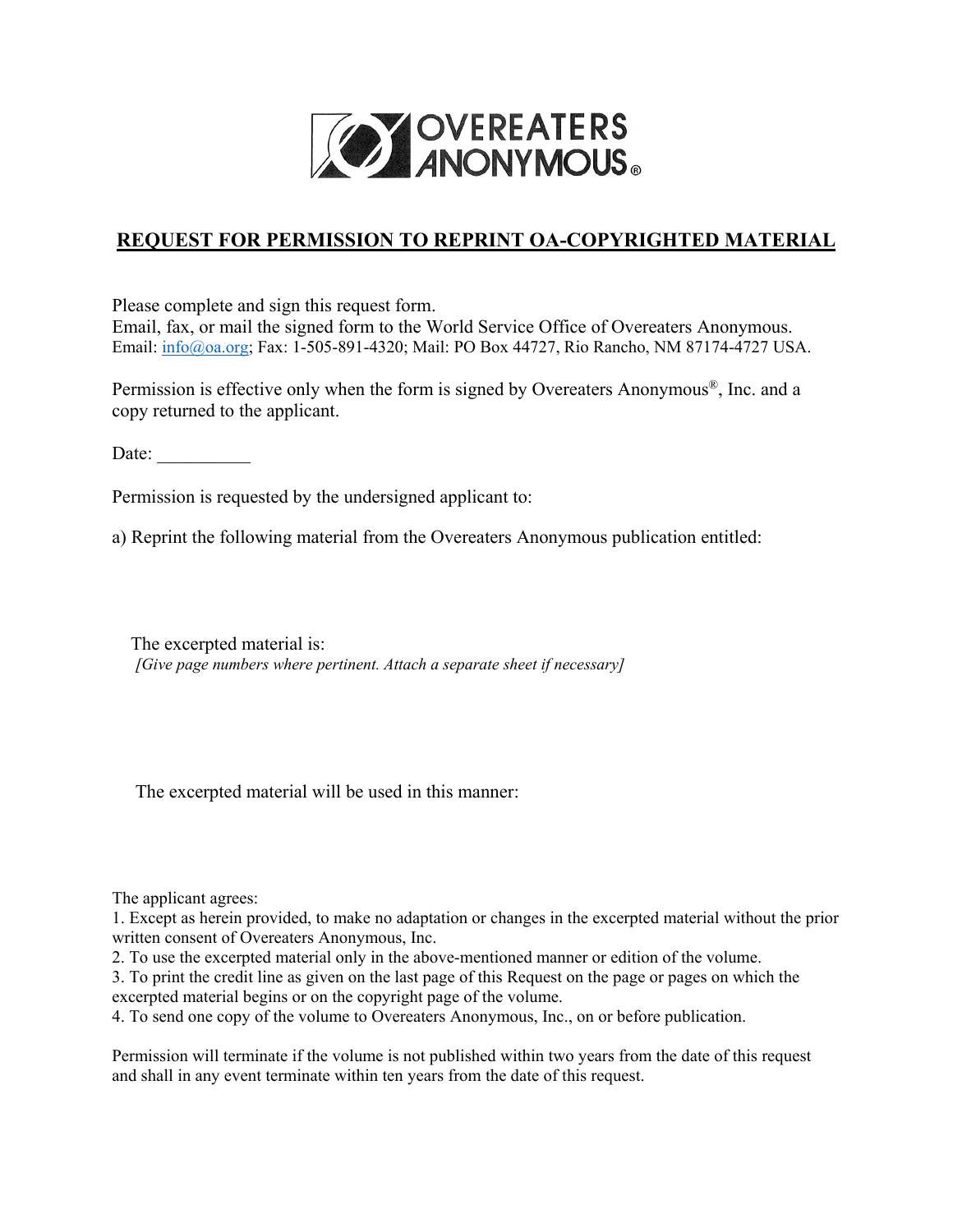We understand and agree that OVEREATERS ANONYMOUS, INC., may terminate permission at any time upon thirty (30) days' notice without cause, and immediately if we fail to comply with any term or condition hereof. Upon termination of permission, we shall immediately discontinue further printing of the excerpted material. However, we shall have an additional period of two (2) years from the time the permission terminates within which to dispose of any copies of the material that we printed prior to such expiration unless the termination of permission is caused by our violation of any provisions of this permission, in which event we shall be prohibited from distributing any additional copies of the volume.

We understand that this agreement will be governed and construed under the laws of the State of New Mexico and the United States of America, and we consent to the jurisdiction of the State and Federal Court located in the State of New Mexico USA, and waive any defense to such jurisdiction.

 $\mathcal{L}_\mathcal{L} = \mathcal{L}_\mathcal{L} = \mathcal{L}_\mathcal{L} = \mathcal{L}_\mathcal{L} = \mathcal{L}_\mathcal{L} = \mathcal{L}_\mathcal{L} = \mathcal{L}_\mathcal{L} = \mathcal{L}_\mathcal{L} = \mathcal{L}_\mathcal{L} = \mathcal{L}_\mathcal{L} = \mathcal{L}_\mathcal{L} = \mathcal{L}_\mathcal{L} = \mathcal{L}_\mathcal{L} = \mathcal{L}_\mathcal{L} = \mathcal{L}_\mathcal{L} = \mathcal{L}_\mathcal{L} = \mathcal{L}_\mathcal{L}$ 

\_\_\_\_\_\_\_\_\_\_\_\_\_\_\_\_\_\_\_\_\_\_\_\_\_\_\_\_\_\_\_\_\_\_\_\_\_\_\_\_\_\_\_\_\_\_\_\_\_\_\_\_\_\_\_\_\_\_\_\_\_\_\_\_\_\_\_\_\_\_\_\_\_\_\_\_\_\_

\_\_\_\_\_\_\_\_\_\_\_\_\_\_\_\_\_\_\_\_\_\_\_\_\_\_\_\_\_\_\_\_\_\_\_\_\_\_\_\_\_\_\_\_\_\_\_\_\_\_\_\_\_\_\_\_\_\_\_\_\_\_\_\_\_\_\_\_\_\_\_\_\_\_\_\_\_\_

 $\mathcal{L}_\mathcal{L} = \mathcal{L}_\mathcal{L} = \mathcal{L}_\mathcal{L} = \mathcal{L}_\mathcal{L} = \mathcal{L}_\mathcal{L} = \mathcal{L}_\mathcal{L} = \mathcal{L}_\mathcal{L} = \mathcal{L}_\mathcal{L} = \mathcal{L}_\mathcal{L} = \mathcal{L}_\mathcal{L} = \mathcal{L}_\mathcal{L} = \mathcal{L}_\mathcal{L} = \mathcal{L}_\mathcal{L} = \mathcal{L}_\mathcal{L} = \mathcal{L}_\mathcal{L} = \mathcal{L}_\mathcal{L} = \mathcal{L}_\mathcal{L}$ 

\_\_\_\_\_\_\_\_\_\_\_\_\_\_\_\_\_\_\_\_\_\_\_\_\_\_\_\_\_\_\_\_\_\_\_\_\_\_\_\_\_\_\_\_\_\_\_\_\_\_\_\_\_\_\_\_\_\_\_\_\_\_\_\_\_\_\_\_\_\_\_\_\_\_\_\_\_\_

Signature of applicant:

Applicant's printed name:

Service body name and registration number (if applicable):

Address:

Phone/Fax/Email:

## **Overeaters Anonymous, Inc.®**

 $\Box$  Permission granted

(Permission is hereby granted to reprint the above described excerpted material on the above terms and conditions, and on the condition that the applicant give credit to Overeaters Anonymous®, Inc. using the language on the last page of this Request.)

 $\Box$  Permission denied<br>(Applicant is invited to resubmit the request with specified changes, or consider other resources.)

By: the contract of the contract of the contract of the contract of the contract of the contract of the contract of the contract of the contract of the contract of the contract of the contract of the contract of the contra

Managing Director / Corporate Secretary

OVEREATERS ANONYMOUS® World Service Office PO Box 44727, Rio Rancho, NM 87174-4727 USA Tel: 1-505-891-2664 • Fax: 1-505-891-4320 • Email: [info@oa.org](mailto:info@oa.org)